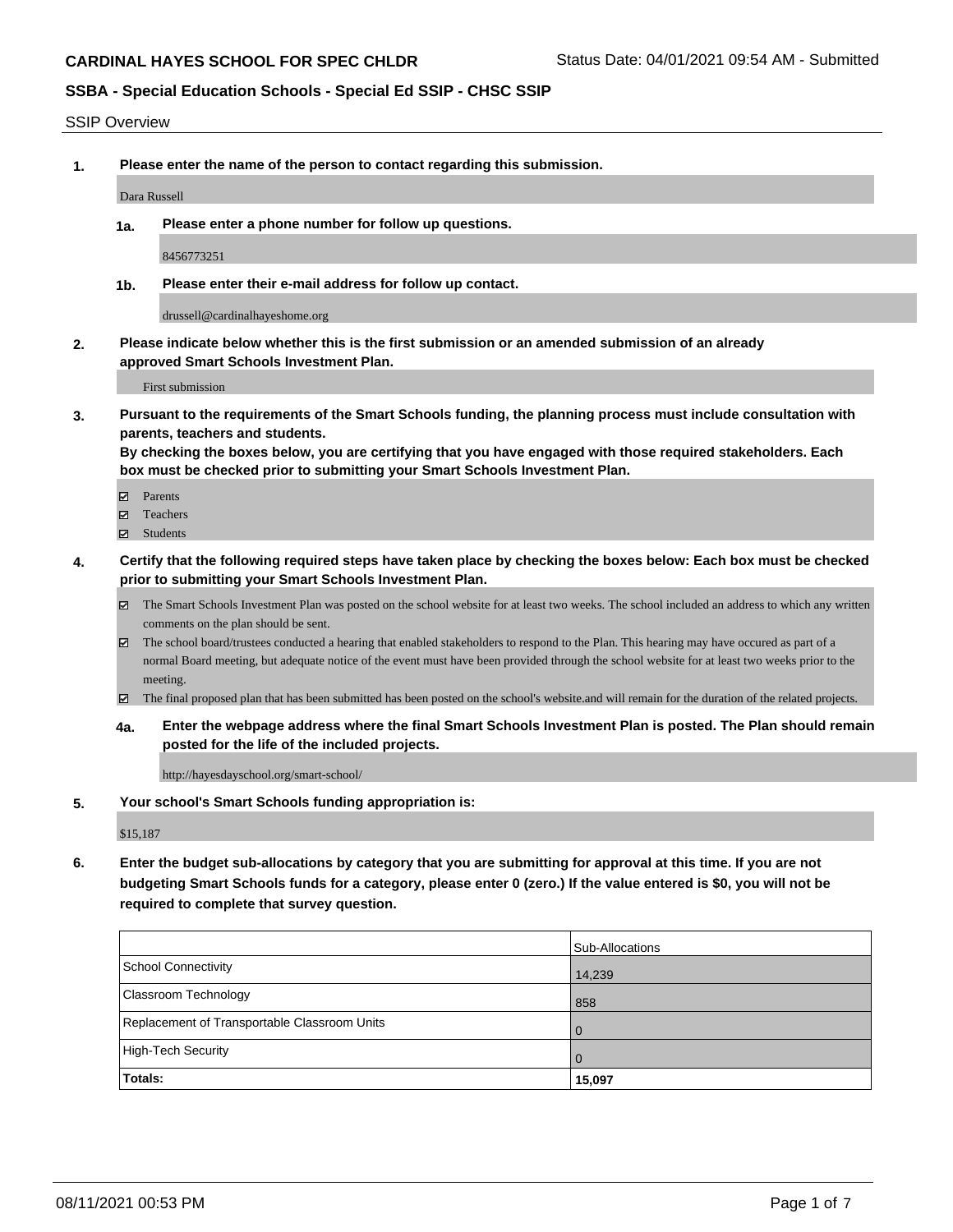School Connectivity

## **1. Describe how you intend to use Smart Schools funds for high-speed broadband and/or wireless connectivity projects in school buildings.**

Cardinal Hayes School for Special Children serves students with multiple disabilities and autism. Our campus consists of two buildings, the Main Building and the Annex. Several years ago, through a one-time grant, we equipped the Main Building with a Meraki Router wireless system. Our goal is to provide the same type of system, a Meraki Router and access points for our Annex building. Although we have wireless connections in the Annex, it is not sufficient to meet the needs of the many devices that require access throughout the day.

Often, in the Annex, the connection is dropped, which causes challenges for students who lose tablet connection and frustration for teaching staff who are providing real-time lessons via the internet and suddenly lose their connection. In addition, with our current Hybrid teaching model, zoom lessons with students who are at home have become interrupted, causing a loss of a lesson and valuable learning time.

#### **2. Describe how the school plans to use digital connectivity and technology to improve teaching and learning.**

At Cardinal Hayes, we serve students with significant cognitive, sensory, medical and/or physical challenges. In doing so, our teachers and therapists rely on the internet to develop lessons that are interactive, standards-based and adaptable to meet the many needs of each individual student. Our classrooms are well equipped with laptops, interactive white boards and tablets. Our challenge comes when these multiple devices in the Annex are all vying for internet access simultaneously and from the far corners of our classrooms.

Teachers rely heavily on the internet and the interactive white boards and iPads for lessons that are interactive and adaptable to reach each of their students. Students connect to the white boards via various types of switches and/or tablets. Something as simple as gaining "cause/effect" correlation can be a huge step towards a student's understanding of how to interact with the world around them. When connections are lost, the impact of the lesson is unfortunately lost as well. Our students learn best with repetition and consistency; which becomes a challenge with weak internet access we have available in the Annex.

Many students have their own tablets which are used for communication purposes as well as for rewards for completing group lessons and/or individual instruction. When given time to access their table freely as a reward and the internet connection is lost, not only is a challenging behavior likely to occur, but we have also lost a valuable lesson in "work to earn".

In addition, each classroom has a classroom iPad that is used for lessons, communication and rewqrds. Several iPads are greater than 6 years old and in need of replacement as they are no longer able to be updated.

In today's climate, we are also providing zoom lessons to students who have chosen to be completely remote in their education, and connections lost here cut in on very valuable instruction time. Moving forward we expect to continue to provide remote learning even when our current pandemic is behind us. Due to the needs of our student population, we often have students who require some type of specialized surgery which many times results in a lengthy recuperation at home. Our current experiences will now allow us to provide instruction via remote methods; provided we have strong internet connections to do so.

Teachers and therapists are also looking to maintain stronger collaborative experiences through cloud-based sharing of lessons. Maintaining strong internet connections is critical for this.

Our instruction and student learning will be greatly enhanced by gaining consistent and strong internet connections throughout both school buildings throughtout the day on multiple devices by both students and staff.

#### **3. Does your School Connectivity project require new construction or substantially altered space and result in capitalized cost in excess of \$100,000?**

No

**4. If you are submitting an allocation for School Connectivity complete this table.**

**Note that the calculated Total at the bottom of the table must equal the Total allocation for this category that you entered in the SSIP Overview overall budget.** 

|                                                   | Sub-Allocation |
|---------------------------------------------------|----------------|
| Network/Access Costs                              | 14,239         |
| <b>Outside Plant Costs</b>                        | l O            |
| <b>School Internal Connections and Components</b> | (No Response)  |
| Professional Services                             | l O            |
| Testing                                           | $\Omega$       |
| <b>Other Upfront Costs</b>                        | $\Omega$       |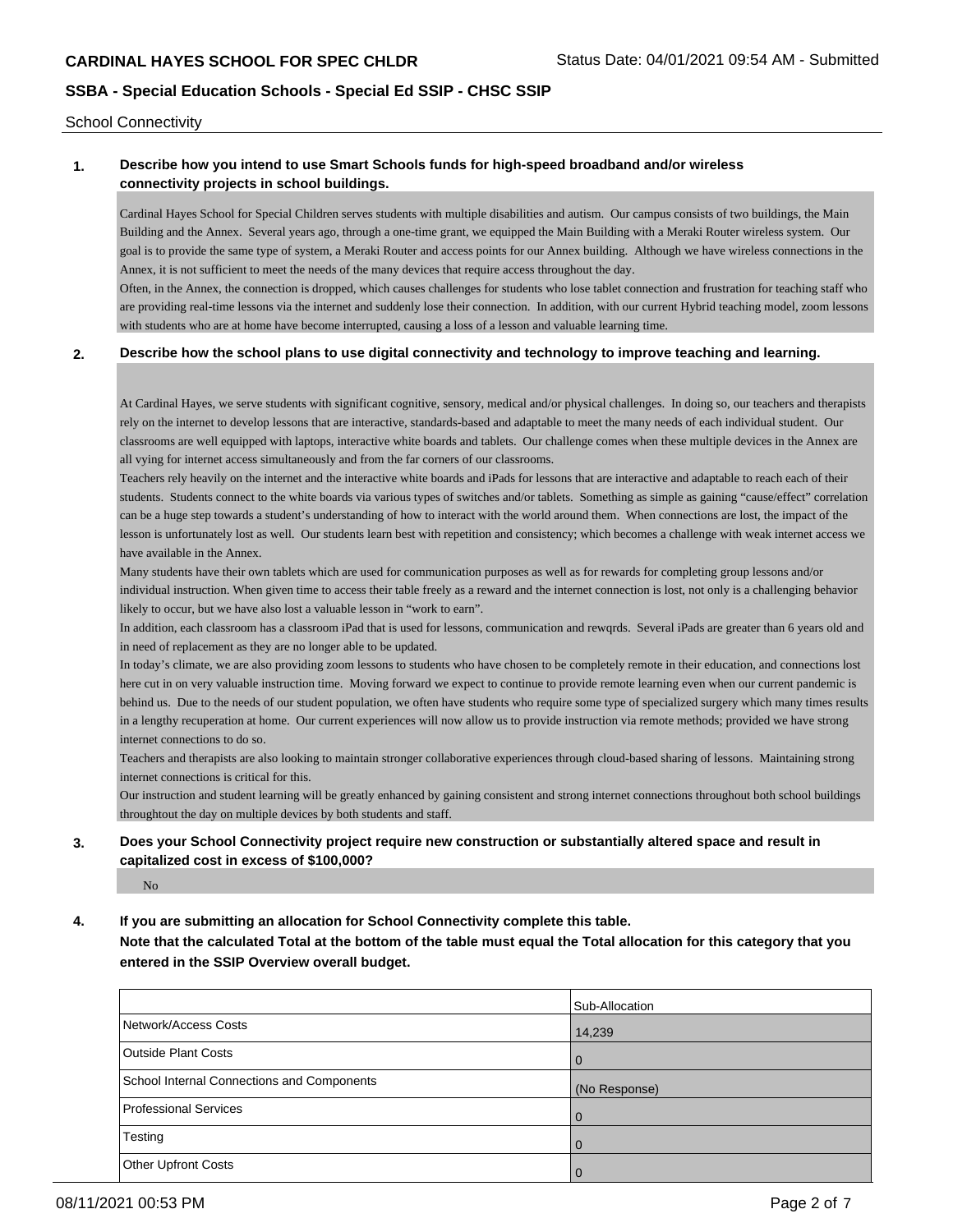School Connectivity

|             | Sub-Allocation |
|-------------|----------------|
| Other Costs |                |
| Totals:     | 14,239         |

**5. Please detail the type, quantity, per unit cost and total cost of the eligible items under each sub-category. This is especially important for any expenditures listed under the "Other" category. All expenditures must be eligible for tax-exempt financing to be reimbursed with Smart Schools funds. Sufficient detail must be provided so that we can verify this is the case. If you have any questions, please contact us directly through smartschools@nysed.gov. Add rows under each sub-category for additional items, as needed.**

| Select the allowable expenditure | Item to be purchased     | Quantity | Cost per Item | <b>Total Cost</b> |
|----------------------------------|--------------------------|----------|---------------|-------------------|
| type.                            |                          |          |               |                   |
| Repeat to add another item under |                          |          |               |                   |
| each type.                       |                          |          |               |                   |
| Network/Access Costs             | Meraki MR Access Point   |          | 799           | 799               |
| Network/Access Costs             | Meraki MS 48 Port Switch |          | 6,520         | 13,040            |
| Network/Access Costs             | <b>Server Rack</b>       |          | 400           | 400               |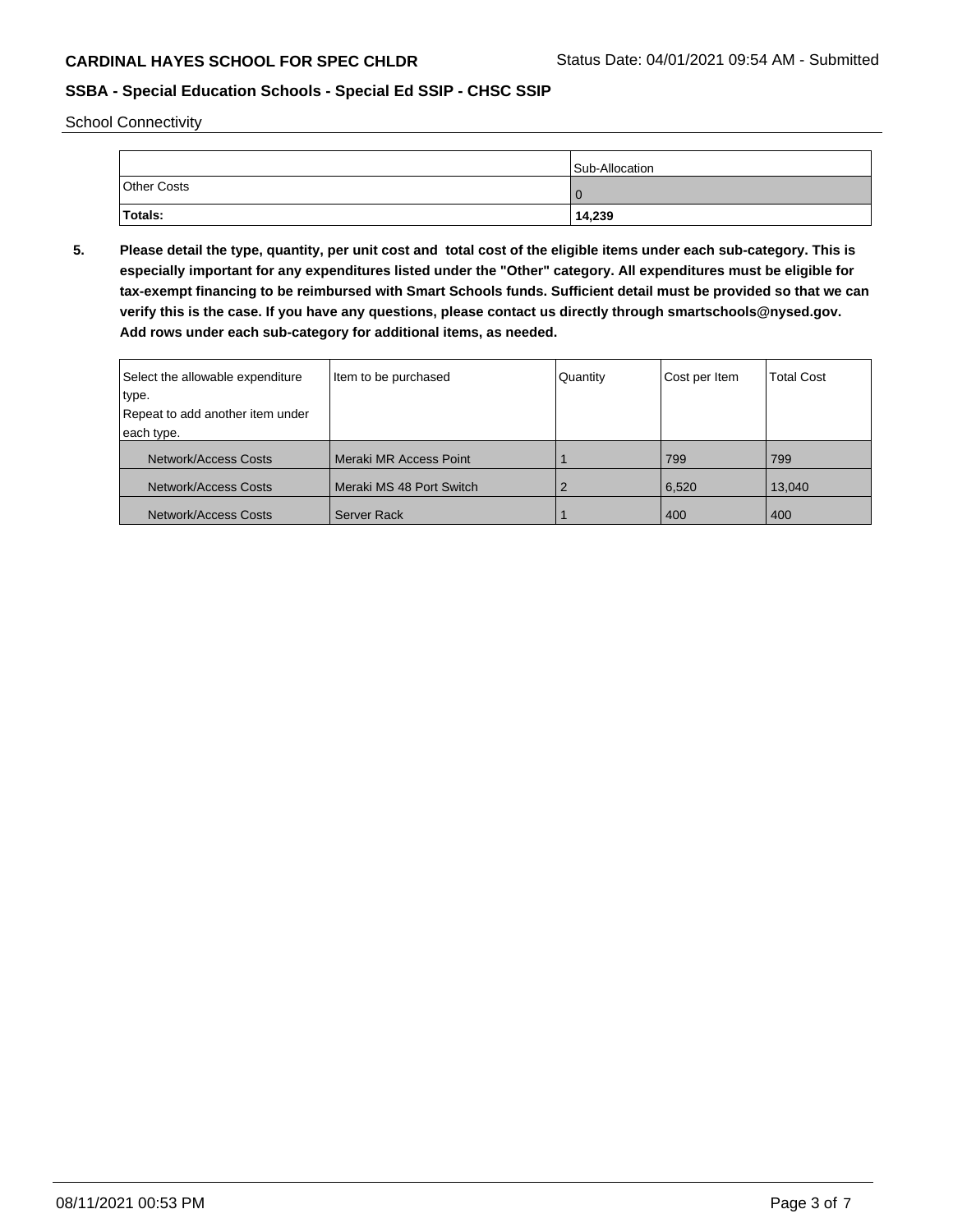Classroom Learning Technology Equipment (Devices)

**1. Describe the devices you intend to purchase and their compatibility with existing or planned platforms or systems.**

We will purchase 2 iPads with 128GB of storage and WiFi capable. We currently have an iPad in each classroom that is used for educational activies, communication and as a reward for students as they complete their work. We currently have several iPads that are more than six years old and no longer able to be updated, therefore we will be looking to upgrade two of these.

#### **2. Describe how the proposed technology purchases will improve teaching and learning inside or outside of the classroom.**

We have found the iPads to be extremely instrumental in engaging students for educational activities; they are able to have fun, independently interact with the tablet while strengthening their attention, eye-hand coordination, visual perceptual skills, as well as math and ELA skills. Our iPads are also used to introduce various communication apps while helping to determine the best program for a student so a formal request can be made for an individualized tablet. Last, but certainly not least, the iPads are very strong reinforcers for many of our students; which also strengthens the their success through reward.

**3. To ensure the sustainability of technology purchases made with Smart Schools funds, schools must have a plan to maintain and support technology purchases reimbursed with Smart Schools funds. This sustainability plan should support recurring costs of use that are ineligible for Smart Schools funding such as device maintenance, technical support, Internet and wireless fees, maintenance of hotspots, staff professional development, building maintenance and the replacement of incidental items.**

By checking this box, you certify that the school has a sustainability plan as described above.

**4. Schools must ensure that devices purchased with Smart Schools funds will be distributed, prepared for use, maintained and supported appropriately. Schools must maintain detailed device inventories in accordance with generally accepted accounting principles.**

By checking this box, you certify that the school has a distribution and inventory management plan and system in place.

- **5. Schools must contact the SUNY/CUNY teacher preparation program that supplies the largest number of its new teachers to request advice on innovative uses and best practices at the intersection of pedagogy and educational technology.**
	- By checking this box, you certify that you have contacted the SUNY/CUNY teacher preparation program that supplies the largest number of your new teachers to request advice on these issues.
	- **5a. Please enter the name of the SUNY or CUNY Institution that you contacted.**

SUNY New Paltz

**5b. Enter the primary Institution phone number.**

845-257-2800

**5c. Enter the name of the contact person with whom you consulted and/or will be collaborating with on innovative uses of technology and best practices.**

Dr. Rene Anthrop-Gonzalez

**6. If you are submitting an allocation for Classroom Educational Technology, complete this table. Note that the calculated Total at the bottom of the table must equal the Total allocation for this category that you entered in the SSIP Overview overall budget.**

|                          | Sub-Allocation |
|--------------------------|----------------|
| Interactive Whiteboards  | (No Response)  |
| Computer Servers         | (No Response)  |
| <b>Desktop Computers</b> | (No Response)  |
| <b>Laptop Computers</b>  | (No Response)  |
| <b>Tablet Computers</b>  | 858            |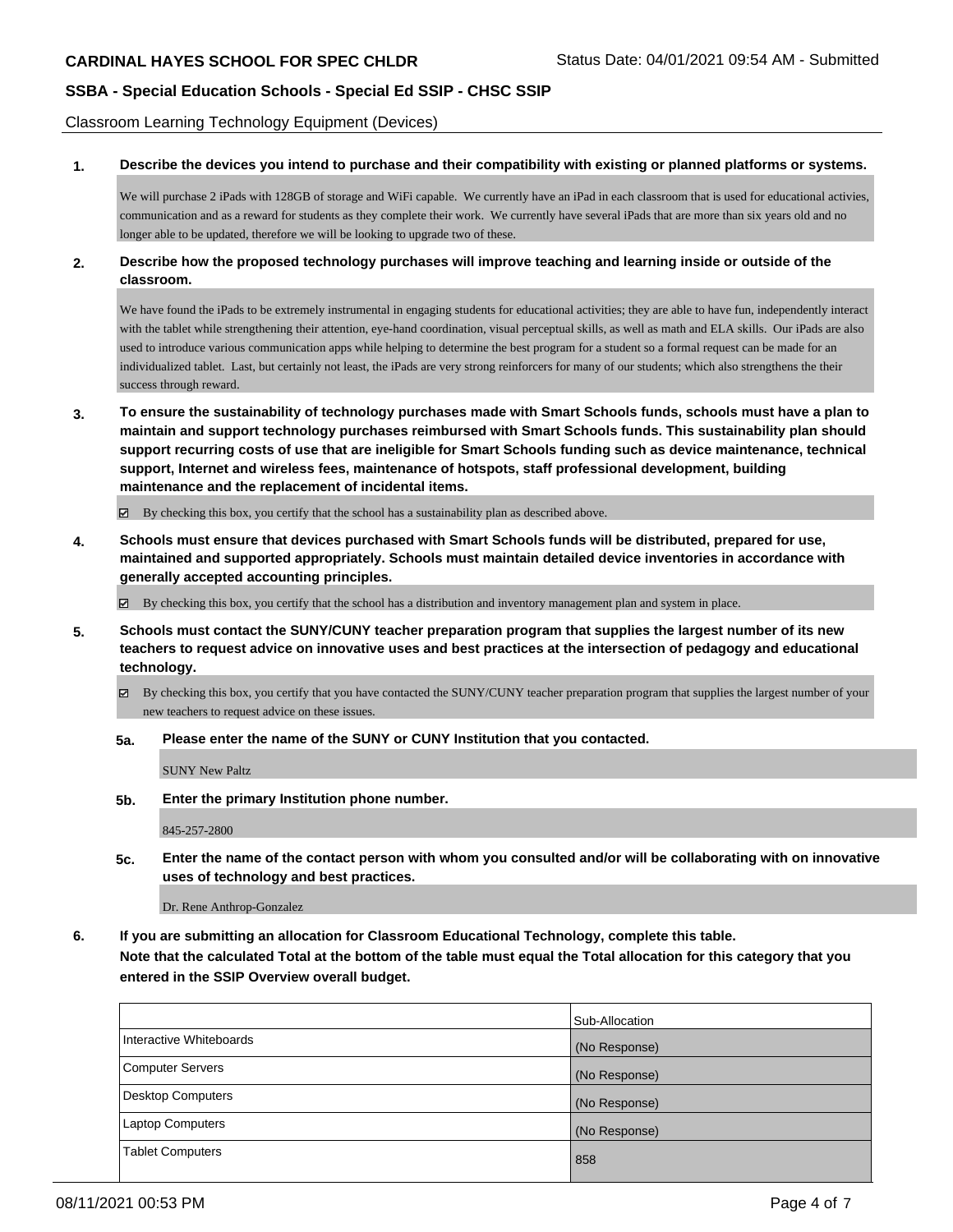Classroom Learning Technology Equipment (Devices)

|                    | Sub-Allocation |
|--------------------|----------------|
| <b>Other Costs</b> | (No Response)  |
| Totals:            | 858            |

**7. Please detail the type, quantity, per unit cost and total cost of the eligible items under each sub-category. This is especially important for any expenditures listed under the "Other" category. All expenditures must be capital bond eligible to be reimbursed with Smart Schools funds. If you have any questions, please contact us directly through smartschools@nysed.gov.**

**Add rows under each sub-category for additional items, as needed.**

| Select the allowable expenditure | Item to be purchased | Quantity | Cost per Item | <b>Total Cost</b> |
|----------------------------------|----------------------|----------|---------------|-------------------|
| type.                            |                      |          |               |                   |
| Repeat to add another item under |                      |          |               |                   |
| each type.                       |                      |          |               |                   |
| <b>Tablet Computers</b>          | iPads                | 2.00     | 429           | 858               |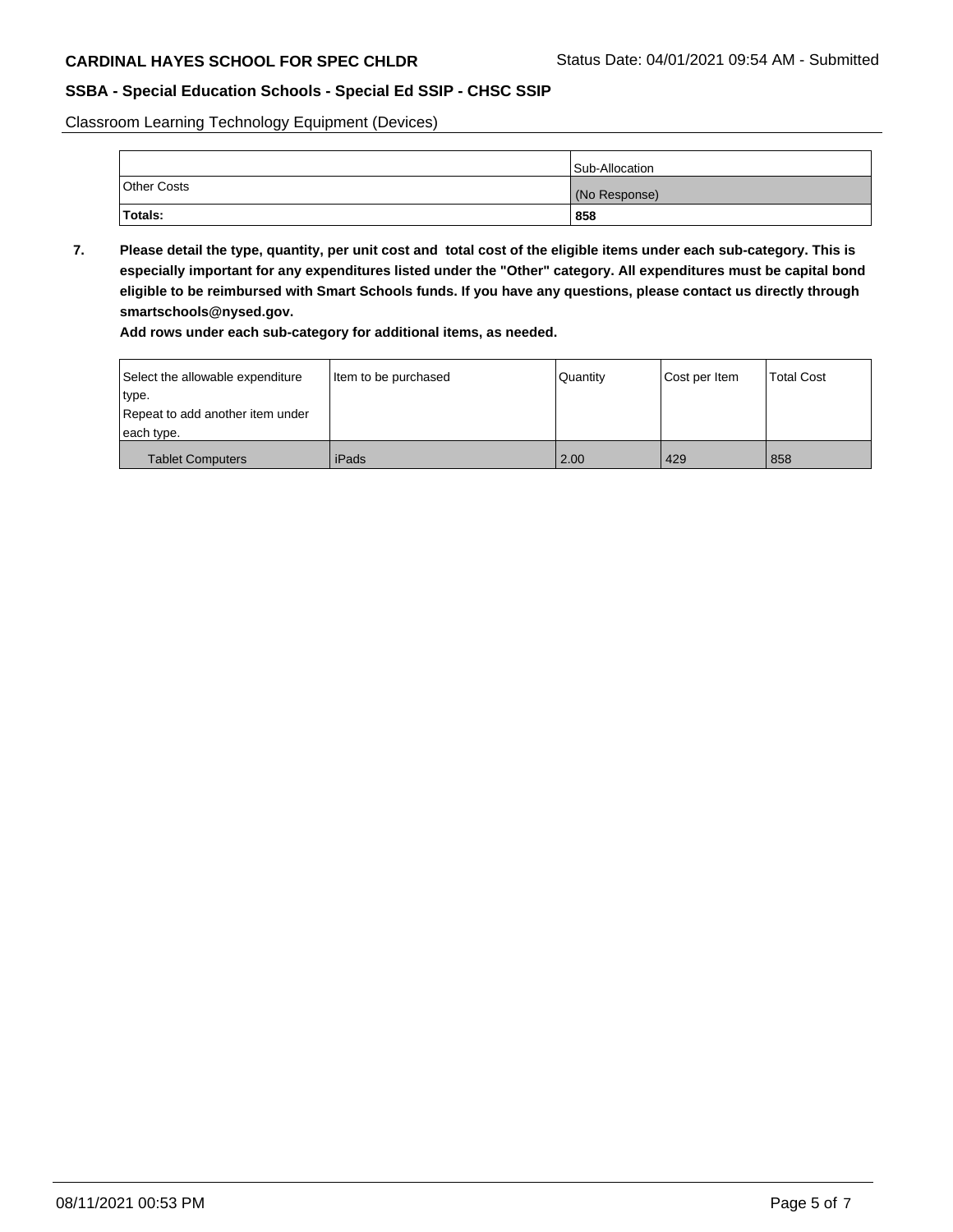Replace/Modernize Transportable Classrooms

**1. Describe the school's plan to construct, enhance or modernize education facilities to provide high-quality instructional space by replacing transportable classrooms.**

(No Response)

**2. Does your Classroom Trailer project require new construction or substantially altered space and result in capitalized cost in excess of \$100,000?**

(No Response)

**3. If you have made an allocation for Replace Transportable Classrooms, complete this table. Note that the calculated Total at the bottom of the table must equal the Total allocation for this category that you entered in the SSIP Overview overall budget.**

|                                                | Sub-Allocation |
|------------------------------------------------|----------------|
| Construct New Instructional Space              | (No Response)  |
| Enhance/Modernize Existing Instructional Space | (No Response)  |
| Other Costs                                    | (No Response)  |
| Totals:                                        | 0              |

**4. Please detail the type, quantity, per unit cost and total cost of the eligible items under each sub-category. This is especially important for any expenditures listed under the "Other" category. All expenditures must be capital bond eligible to be reimbursed with Smart Schools funds. If you have any questions, please contact us directly through smartschools@nysed.gov.**

**Add rows under each sub-category for additional items, as needed.**

| Select the allowable expenditure | Item to be purchased | Quantity      | Cost per Item | <b>Total Cost</b> |
|----------------------------------|----------------------|---------------|---------------|-------------------|
| 'type.                           |                      |               |               |                   |
| Repeat to add another item under |                      |               |               |                   |
| each type.                       |                      |               |               |                   |
| (No Response)                    | (No Response)        | (No Response) | (No Response) | (No Response)     |